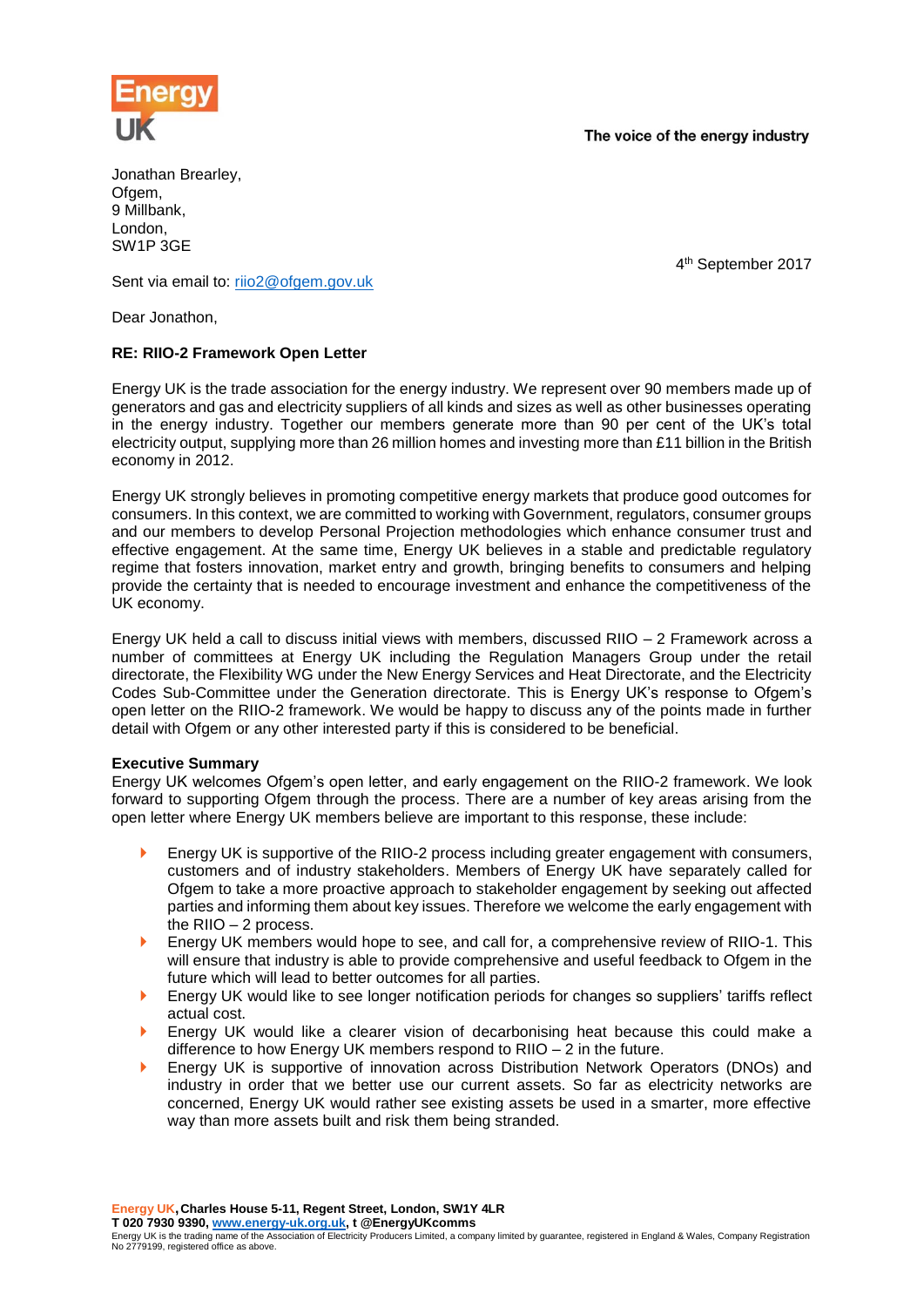# **Energy UK Response**

## *The Overarching Objective*

Energy UK agrees, in principle, with Ofgem's overarching objective in designing RIIO-2 to *"ensure regulated network companies deliver the value for money services that consumers want and need."* Ultimately, the end consumer should be at the heart of the decision making process, and keeping bills low for customers. That being said, we have seen that Citizen's Advice produced a report that presents a consumer view of DNO business plans which is good evidence of there being alternative voices within the industry of RIIO and Energy UK believes Ofgem should consider this going forward<sup>1</sup>.

#### *Giving consumers a stronger voice in setting outputs, shaping and assessing business plans*

Targeted, timely and effective stakeholder engagement will be important to the success of RIIO-2. Energy UK believes that the stakeholder engagement proposal that Ofgem has outlined is proportionate. Particularly, the Water consumer Forum has had positive responses by stakeholders who have taken part in the past. Our members agree that consumers and customers should have a stronger voice given that nearly 30 per cent of the customer energy bill represents network costs. At the same time, we understand that this is complex regulation and therefore we would like to see an effort from DNOs to educate stakeholders of the impacts of RIIO in a clear and informative way. This additional educational engagement with stakeholders should not affect RIIO-2's delivery timeline however which is why we are happy to see early engagement from Ofgem.

Having said that, Energy UK does not feel there is enough information available to respond meaningfully on RIIO-1's outputs, their appropriateness, whether they incentivised the right behaviours or, whether their framework can be improved. Energy UK believes there needs to be a comprehensive review of RIIO-1, in conjunction with stakeholders, so that industry and consumer representatives can constructively contribute to this debate.

## *Allowing regulated companies to earn returns that are fair and represent good value for consumers, properly reflecting the risks faced in these businesses and prevailing financial market conditions*

Energy UK believes that Ofgem needs to change the RIIO framework to facilitate returns that result in lower costs for consumers. Suppliers contract with consumers on a one, two and three year basis. Many of these contracts will be 'fixed price' where the network charge is incorporated into the overall unit rate and fixed charges. Suppliers' ability to forecast network tariffs accurately over that time is the key to ensuring that the consumer price is most reflective of network costs.

RIIO-2 is a 'cliff edge' for suppliers, and also for network users (generators, pass through demand users) who ultimately pay the charges. Not knowing whether network operator allowed revenues will go up or down at the beginning of the new price control period is a risk for suppliers. If Ofgem announce the allowed revenues late in the process it will cause issues for suppliers. It will make forecasting the network charges for customer pricing very difficult. This uncertainty may result in the need for suppliers to increase risk premiums in customer contracts to cover the risk on these costs. This is not something Energy UK wishes to see happen.

Lack of allowed revenue certainty can also cause inappropriate market price diversion. Those who price low will gain customers but lose money and those who price high will lose customers. Regulated charges, by their very nature, should not cause this impact and uncertainty in the competitive market nor should they provide such a risk to areas of the supply market. Smaller supplier are particularly at risk as they may not have the resource or expertise to understand that such risks are present, potentially resulting in financial losses. Generators will need to also know the outcomes of any re-zoning activity early on. This could significantly affect their tariffs, and therefore their economics.

Ofgem should consider how we ensure there is a smooth transition from RIIO-1 to RIIO-2. Towards the end of RIIO-ED1 Ofgem employed an approach of fixing the revenues for the first year and then

**Energy UK,Charles House 5-11, Regent Street, London, SW1Y 4LR T 020 7930 9390, [www.energy-uk.org.uk,](http://www.energy-uk.org.uk/) t @EnergyUKcomms**

1

<sup>1</sup> Energy Consumers' Missing Billions - [https://www.citizensadvice.org.uk/cymraeg/about-us/policy/policy-research](https://www.citizensadvice.org.uk/cymraeg/about-us/policy/policy-research-topics/energy-policy-research-and-consultation-responses/energy-policy-research/energy-consumers-missing-billions/)[topics/energy-policy-research-and-consultation-responses/energy-policy-research/energy-consumers-missing-billions/](https://www.citizensadvice.org.uk/cymraeg/about-us/policy/policy-research-topics/energy-policy-research-and-consultation-responses/energy-policy-research/energy-consumers-missing-billions/)

Energy UK is the trading name of the Association of Electricity Producers Limited, a company limited by guarantee, registered in England & Wales, Company Registration No 2779199, registered office as above.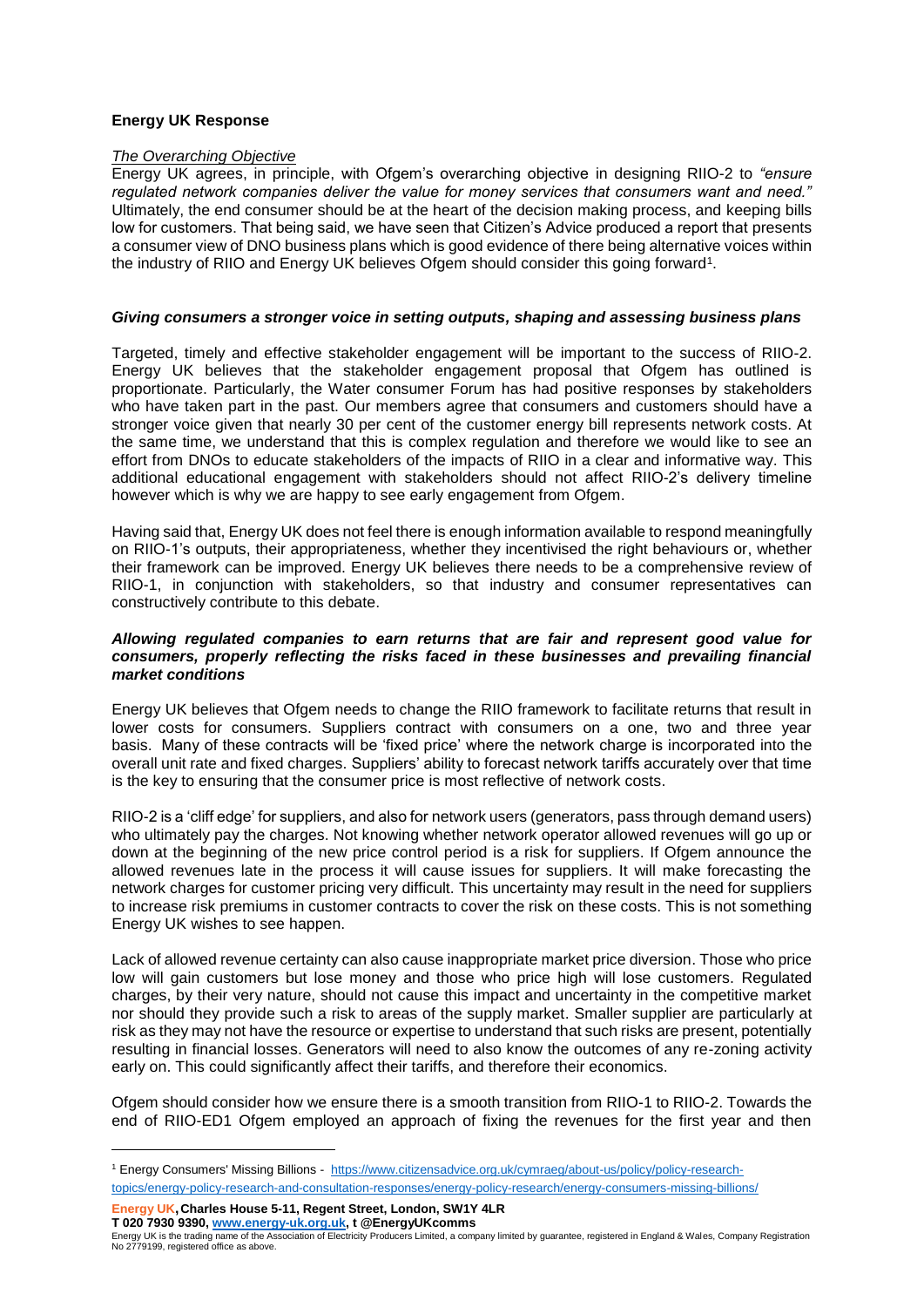adjusting it for future years of the price control once revenues are known. We would encourage Ofgem to use a similar approach during this control, giving at least 15 months' notice, of Allowed Revenues in order to fit in with DUoS tariff publication timescales.

Energy UK generally supports synergy between electricity transmission and distribution; Energy UK consistently promotes a whole systems approach. However we are concerned about uncertainty. Attempting to align both price controls at the same time means that industry will be speculating about both price controls, rather than having some certainty in one. It also results in concentrated workload for Ofgem, National Grid and all Market Participants. If Ofgem could overcome these concerns then Energy UK would support further looking at aligning price controls.

Energy UK asks that the RIIO-2 price control period accurately reflect the weighted average cost of capital for regulated networks in order to provide value to consumers. As investors increasingly turn to regulated assets as a hedge against financial market volatility, the price control should consider the increased liquidity seen in the debt market, and the impact this is having on the cost of capital.

## *Incentivising companies to drive consumer value by shaping or proactively responding to changes in how networks are used and services are delivered.*

While Energy UK supports that longer term incentives will incentivise networks to make longer term investments to deliver overall system improvements, we also acknowledge that it is likely that there will be variables that change the system considerably during an eight year period. This could result in the price control being out of sync with the with the network system's environment. Therefore, we consider it is vitally important that mechanisms to support flexibility within the price control structure need to be taken forward. We note that in the current price control period there have been a number of adjustments to both electricity and gas revenues to take account of changes not envisages when the price control was set.

Energy UK does not think there is enough information available to comment on the detail of business plans, and therefore should also be covered in the comprehensive RIIO-1 review we have requested above. In general, business plans should be strongly aligned to the agreed RIIO-2 outputs. The relationship between the outputs and business plan should be clear with a process for review against outputs to ensure objectives met with value for money and the best outcomes for the consumer.

# *Using the regulatory framework, or competition where appropriate, to drive innovation and efficiency*

Innovation is of vital importance to the development of efficient, flexible networks that are required now and more so in the future. The emergence and uptake of low carbon technologies, electrification of transport and decarbonisation of heat will provide significant challenges to the UKs electricity and gas systems and networks should be flexible in responding to these changes to use the most cost efficient solutions. This innovation should in part come from industry, but also by DNOs who should be looking for new solutions to drive costs down to support a more flexible system. Energy UK members believe that while there is an incentive scheme for DNOs to look for innovative solutions, for example in the past, the Low Carbon Network Fund (LCNF), that networks should be sharing this information in a standardised way, and should be aiming to scale these projects. It is also important that innovation projects consider implementation pathways and customer impacts at an early stage.

Evaluating existing competitive models in order to benefit RIIO-2 will require critical evaluation of those competitive regimes to assess their strengths and where they could be improved. It is important to recognise that competition-driven regimes should not compromise the long-term value for money for the consumer. Whilst driving down prices quickly is positive for the consumer in the short term, a network designed for longevity and allowing for innovation might not be at the cheapest capital cost. That does not necessarily correlate that it is not the best value for the consumer over the course of a number of price controls.

It is important that Ofgem works with BEIS, the networks, and wider energy stakeholders to ensure that the RIIO-2 Framework reflects a shared vision with other innovation mechanisms complementing the innovation stimulus to support technology development across the whole value chain.

**Energy UK,Charles House 5-11, Regent Street, London, SW1Y 4LR T 020 7930 9390, [www.energy-uk.org.uk,](http://www.energy-uk.org.uk/) t @EnergyUKcomms** Energy UK is the trading name of the Association of Electricity Producers Limited, a company limited by guarantee, registered in England & Wales, Company Registration No 2779199, registered office as above.